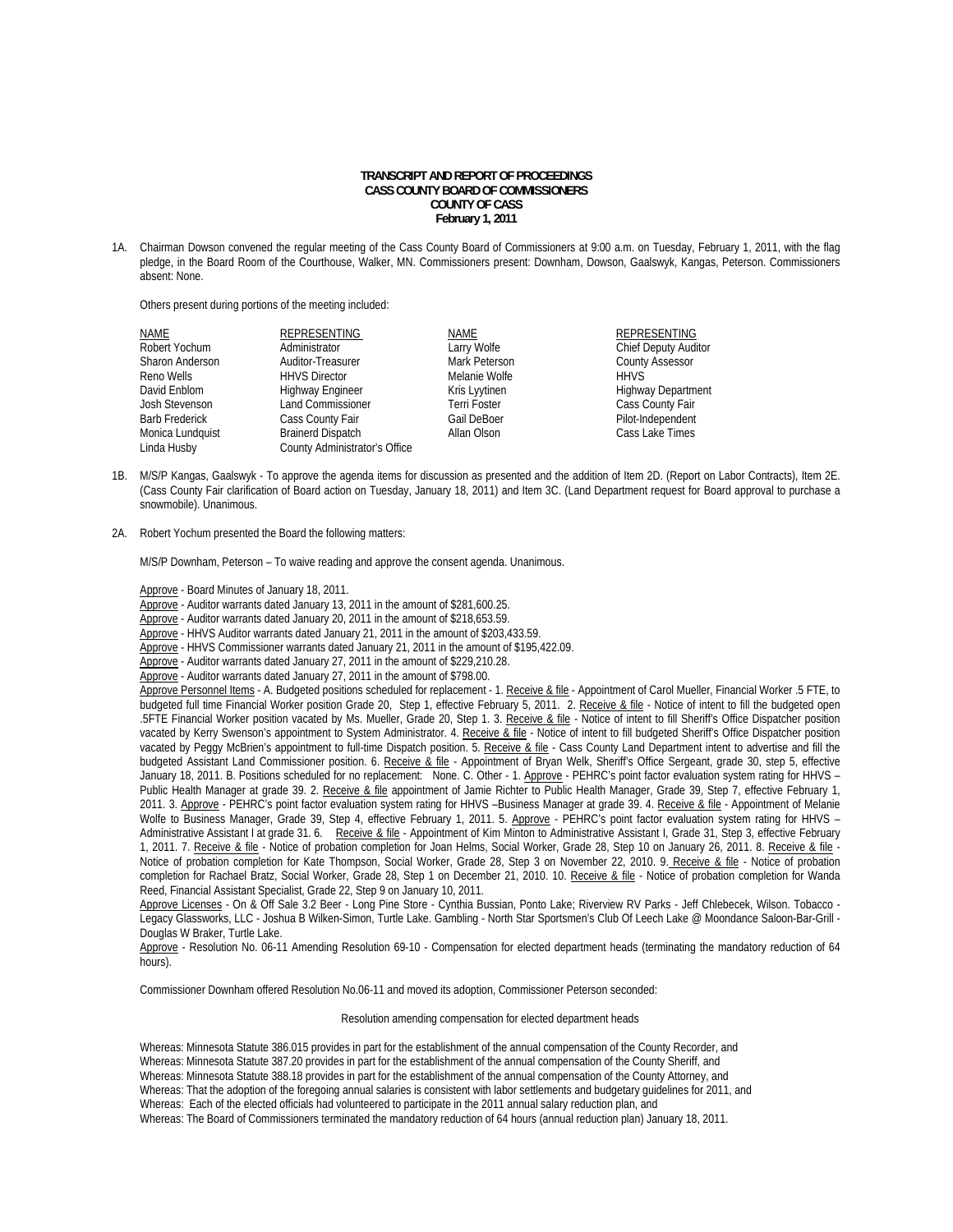Now, Therefore, Be It Resolved:

1. That the year 2011 salaries for the individuals indicated are hereby established as follows:

|                                         | 01/01/11 | 07/01/11 |
|-----------------------------------------|----------|----------|
| County Attorney - Christopher Strandlie |          |          |
| Grade                                   | 50       | 50       |
| Step                                    | 8        | 9        |
| Monthly rate                            | 8,403    | 8,655    |
| Annual rate                             | 100,838  | 103,854  |
| County Sheriff - Tom Burch              |          |          |
| Grade                                   | 45       | 45       |
| Step                                    | 7        | 8        |
| Monthly rate                            | 7,037    | 7,248    |
| Annual rate                             | 84,448   | 86,986   |
| County Recorder - Katie Norby           |          |          |
| Grade                                   | 34       | 34       |
| Step                                    | 10       | 10       |
| Monthly rate                            | 5,555    | 5,555    |
| Annual rate                             | 66,664   | 66,664   |
|                                         |          |          |

2. That all positions are additionally eligible for an annual longevity payment in accordance with the current Cass County Personnel Policy Rules.

Resolution No. 06-11 was adopted by majority vote: Ayes: Downham, Dowson, Gaalswyk, Kangas, Peterson. Nays: None.

Approve - Pay request to NE MN Regional Radio Board Operating Expense in the amount of \$297.16.

Approve - Cities of Deer River, Federal Dam and Walker fire contract for Unorganized Township - Jan. 1, 2011 - Dec.31, 2011.

Approve - Appointment of Bonnie Jepson to Central EMS Region Advisory Board (Advisory Board alternate), term ending Dec. 31, 2013.

Receive & file - HHVS Advisory Committee amendments to By-Laws to come into compliance with Cass County Board's policy on Committee Appointments: In effort to maximize citizen participation in County government, all citizen appointments by the Board of Commissioners shall be subject to term limits. No reappointment shall be considered for any individual that has served three (3) consecutive terms or nine (9) consecutive years, whichever is more. In the event that no qualified successor is available for appointment, the term limit may be waived by the Board in one (1) year increments until a successor is appointed. (Amended on January 24, 2011).

Receive & file - HHVS Child Service Costs 2010 summary and HHVS Cash Account Balance Comparison.

Assign - Duties of the Cass County Transportation Advisory Board duties to the HHVS Advisory Committee.

Approval - HHVS Home and Community-based service contracts: Cass County Public Health; Dungarvin Fiscal Services, LLC.; Faith in Action; Krushe Residential Services.

Approve - Second half payment -Targeted Case Management Contingency Funds pay back in the amount of \$54,508.00 per DHS Bulletin #09-32-14.

Receive & file - HHVS Advisory Committee recommendations on the 2011 HHVS Departmental Goals: Minimize the impact of state and federal revenue cuts through maximization of available revenue sources and identification of cost saving measures. Complete the process to consolidate Cass County Computerized General Ledger Integrated Financial System. Enhance electronic technology utilization, develop collaborative relationships with other agencies, and seek remote office access capabilities to increase direct time with clients to offset geographical challenges in the delivery of services. Continue to develop our collaborative relationship with the Leech Lake Band of Ojibwe.

Acknowledge - Statute change effective for taxes payable in 2011 amending the minimum tax payment to \$100, down from \$250 in 2010, and approve elimination of the aggregate parcel linking option for minimum payment threshold.

Approve - Out-of state travel for Auditor-Treasurer to attend annual meeting of Federal HAVA Standards Board, February 23-25, 2011, Oklahoma City, OK (all travel expenses paid by federal government).

Approve - Transfer of easement #11-35-141-30-44 from Northern Lakes Company to Luke and Terri Ebnet (Section 35 of Turtle Lake Township). Receive & file - Recorders Office summary of annual fees collected.

2B. County Administrator Yochum presented a standard form of agreement between Cass County and thirty one Cass County Public Safety Response Agencies that choose to accept County provided radio equipment to facilitate implementation of the State of Minnesota Allied Radio Matrix Emergency Response (ARMER) system. In addition Mr. Yochum requested approval for the Chairman to execute the standard form of agreement on behalf of the Cass County Sheriff's Office and the Cass County Highway Department.

 M/S/P Kangas, Peterson – To approve the standard form of agreement between Cass County and thirty one Cass County Public Safety Response Agencies that choose to accept County provided radio equipment to facilitate implementation of the State of Minnesota Allied Radio Matrix Emergency Response (ARMER) system, and authorize the Chairman to execute the standard form of agreement on behalf of the Cass County Sheriff's Office and the Cass County Highway Department. Unanimous.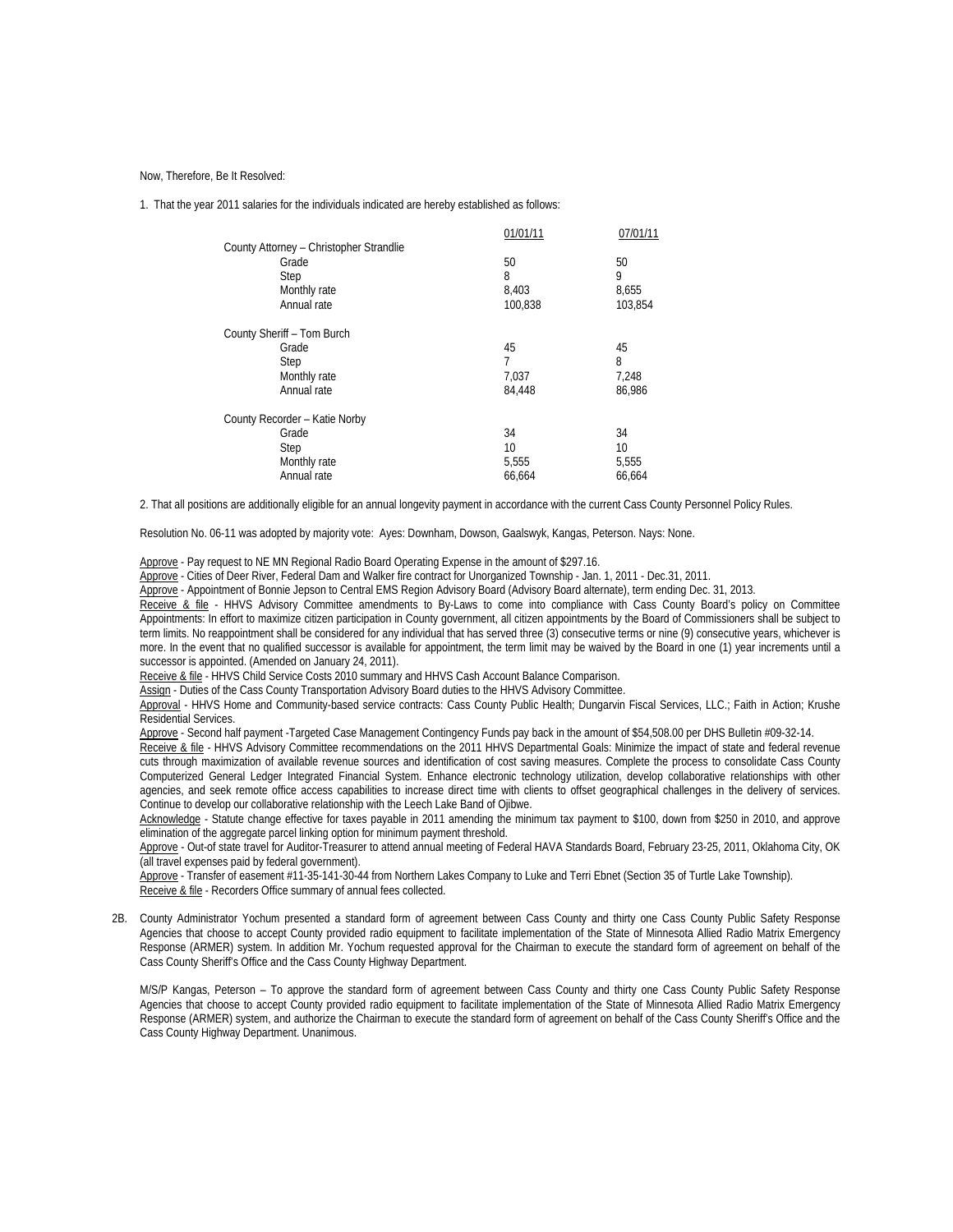2C. Administrator Yochum presented Resolution No. 07-11 that authorizes the HHVS Director Reno Wells and HHVS Business Manager Melanie Wolfe to sign on behalf of HHVS Accounts related to the management of social security benefits and receipt of cash child support payments.

Commissioner Downham offered Resolution No. 07-11 and moved its adoption, Commissioner Gaalswyk seconded:

WHEREAS, the First National Bank of Walker as a designated depository of the Cass County Health, Human and Veterans Services be and is hereby requested, authorized and directed to honor checks, drafts or other orders for the payment of money drawn in Cass County Health, Human and Veterans Services, including drawn to the individual order of any person or persons whose name or names appear thereon as signer or signers thereof, when bearing or purporting to bear the facsimile signature(s) of any one of the following:

 Reno C. Wells – Cass County Health, Human and Veterans Services Director Melanie Wolfe - Cass County Health, Human and Veterans Services Business Manager

BE IT RESOLVED, that the First National Bank of Walker shall be entitled to honor and to charge Cass County Health, Human and Veterans Services for all such checks, drafts or other orders, regardless of by whom or by what means the facsimile signature or signatures resemble the facsimile specimens duly certified to or filed with the First National Bank of Walker by the Office of Cass County Health, Human and Veterans Services.

BE IT FURTHER RESOLVED, that any and all resolutions heretofore adopted by the Cass County Board of Commissioners and certified to as governing the operation of Cass County Health, Human and Veterans Services Account(s): Account Number: 80630 Cass County Child Support Fund; Account Number: 80036 Cass County Social Welfare Checking; and Account Number: 124867 Cass County Social Welfare Savings with it, be and are hereby continued in full force and effect, except as the same may be supplemented or modified by the foregoing par of this resolution.

Resolution No. 07-11 was adopted by majority vote: Ayes: Downham, Dowson, Gaalswyk, Kangas, Peterson. Nays. None.

2D. Administrator Yochum reported on the status of labor negotiations with the six Cass County bargaining units. Mr. Yochum presented tentative agreements with the AFSCME Courthouse Unit, and the AFSCME HHVS Unit. In addition, Administrator Yochum reported: that the Teamsters Local #320 Deputy/Jail Unit have filed for mediation, that the Local #49er's Highway Unit, and Teamsters Local #346 Dispatch/Records Unit have scheduled membership votes on tentative agreements (same as the AFSCME Units), and that Teamsters Local #320 Assistant Attorney Unit have a scheduled negotiation session with the Personnel Committee of the Board (Commissioners Downham, Dowson) following the Tuesday, February 15, 2011 Board Meeting.

 M/S/P Peterson, Kangas – To approve the tentative agreements and authorize execution of collective bargaining contracts for calendar years 2011 through 2012 with the AFSCME Local #2195 Courthouse Unit, and the AFSCME Local #2195 HHVS Unit. Unanimous.

 M/S/P Gaalswyk, Downham – To authorize retention of Labor Counsel Attorney Tom Fitzpatrick to assist the Personnel Committee of the Board, Sheriff and County Administrator in the Teamster Local #320 Deputy/Jail Unit mediation or arbitration proceedings. Unanimous.

- 2E. Cass County Agricultural Association President Terri Foster and member Barb Frederick appeared before the Board asking for clarification of the Board's previous action of Tuesday, January 18, 2011. Administrator Yochum explained the Board action of Tuesday, January 18, 2011 referred both the Cass County Agricultural Association-Pine River funding request in the amount of \$7,500.00 and the funding request from the Cass County Ag Society-Pillager in the amount of \$5,000.00 to an upcoming Cass County Citizen Budget Committee Meeting. No action necessary.
- 3A. Land Commissioner Josh Stevenson presented a resolution that supports the current language in MN Statues 97A.061 and MN Statutes 477.11-145 for State Payments-in-Lieu-of-Taxes (PILT). Recent state aid shortfalls have prompted discussions by legislators that included reducing PILT payments for local taxing districts. Chief Financial Officer Larry Wolfe commented that the State Payments-in-Lieu-of-Taxes (PILT) provide annual local property tax relief by providing \$750,000.00 to the General Fund, \$150,000.00 to Land Department Fund and \$50,000.00 to Cass County Townships.

Commissioner Kangas offered Resolution No. 09-11 and moved its adoption, Commissioner Peterson seconded:

WHEREAS, the concept of the state making payments to local taxing districts to help defray cost for local government services provided in support of taxexempt natural resource lands has been in existence since the 1940's, and

WHEREAS, the federal government recognized its obligation to help defray costs that local government services provided in support of tax-exempt natural resource lands and established federal payments in lieu of taxes on certain federal natural resource lands, and

WHEREAS, following suit with these actions, the 1979 State Legislature approved what is known today as State Payments-in-Lieu-of-Taxes (PILT) for tax exempt natural resource lands, and

WHEREAS, that considerable deliberation continued over the years to improve PILT reimbursement resulted in an overhaul of the PILT laws in 2000 that is still in place today.

THEREFORE, BE IT RESOLVED, that the Cass County Board of Commissioners support the current language of M.S. 97A.061 and M.S. 477A.11-145 and its' funding.

Resolution 09 -11 was adopted by majority vote: Ayes: Downham, Dowson, Gaalswyk, Kangas, Peterson. Nays. None.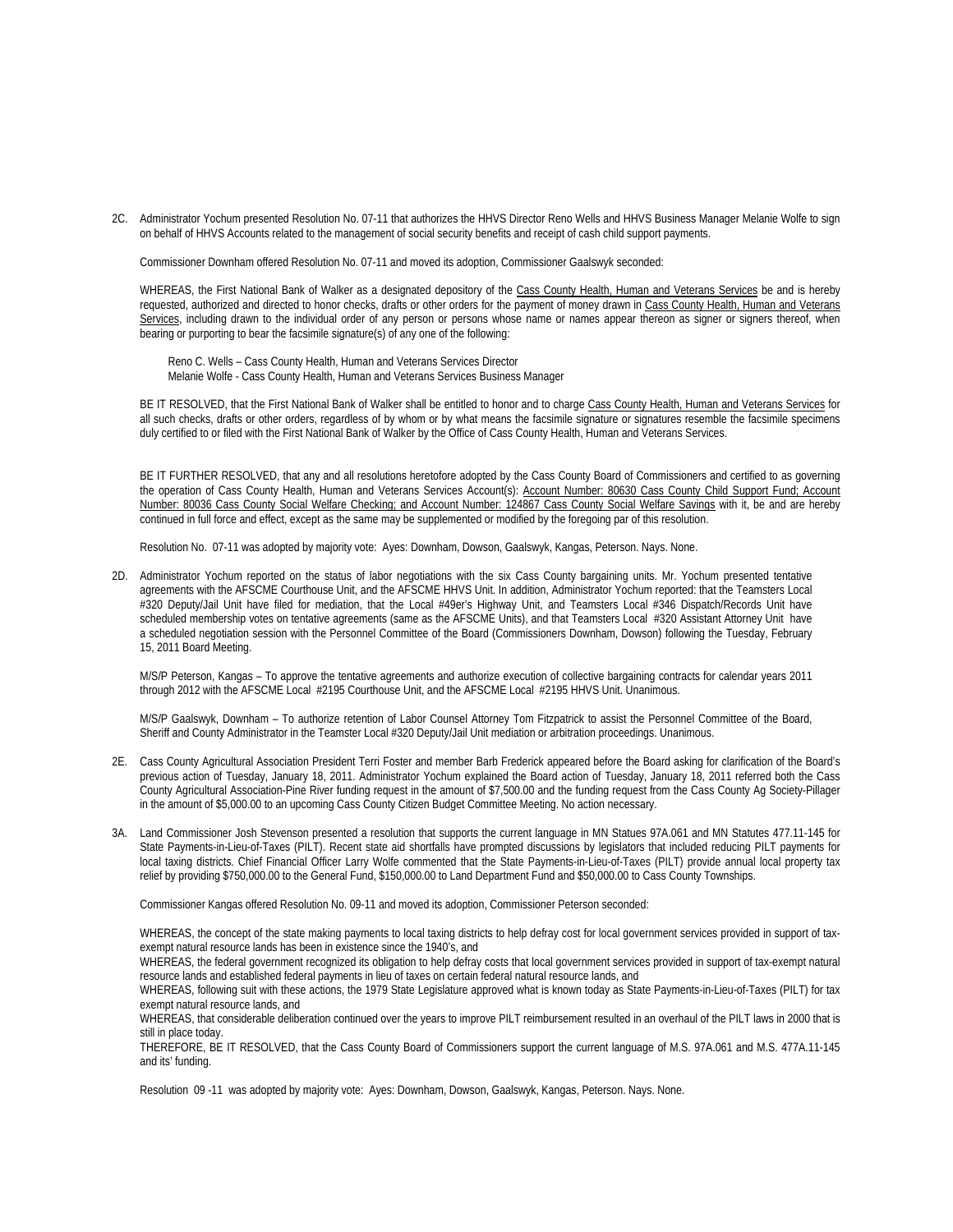- 3B. Mr. Stevenson discussed the upcoming MNDNR process for recording prescriptive easements for Forest Access roads that cross private property which are used for timber management and public access. Mr. Stevenson added that State deeded County Administered lands have a similar need and that, as an example, Potlatch has asked the Land Department to work on recording prescriptive easements prior to additional sales of their land. No action neccessry at this time.
- 3C. Mr. Stevenson asked for Board approval to purchase a snowmobile through the Land Department Fund #645 (Recreation Account). The snowmobile would be utilized by the Sheriff's Office for patrol, inspection and rescue on Grant-In-Aid Trails. The Sheriff's Office will also assist in related reporting to the State. The purchase of the snowmobile will be made under the State Contract and will not exceed \$9,500.00.

M/S/P Gaalswyk, Downham – To authorize the Sheriff's Office to purchase, or if more cost effective a lease, a snowmobile and trailer utilizing Land Department Fund #645 funds not to exceed \$9,500. Unanimous.

4A. County Engineer David Enblom presented the 2011 Cass County Highway Construction Projects and requested authorization to advertise and receive bids.

M/S/P Peterson, Kangas – To authorize the advertisement and request bids for the 2011 Cass County Highway Construction Projects as follows: CSAH 44 (Bituminous resurfacing from T.H. 371 to T.H. 84); CP 2011-1 (Grading, base & bituminous surfacing on CR 109 from T.H. 64 to CSAH 24); SAP 11-601-20 (Grading, base & bituminous surfacing on CSAH 1 from CSAH 15 to CR107); SP 11-601-18 (Grading, base & bituminous surfacing on CSAH 1 from CSAH 34 to CSAH 15); SAP 11-601-21 (Mill & resurface on CSAH 1 from County border to BNSF); SAP 11-606-09 (Bituminous resurfacing on CSAH 6 from west County line to 60th Ave.); SAP 11-603-06 (Bituminous resurfacing on CSAH 3 from County line to County line); SAP 11-607-10 (Reclaim & resurface on CSAH 7 from CR 129 to T.H.6). Unanimous.

4B. Assistant Highway Engineer Kris Lyytinen presented bids for the chloride application program (bids opened on January 31, 2011). Mr. Lyytinen reported that the 2010 unit price for magnesium chloride was \$0.755/gallon. The estimated quantity is 750,000 gallons (450,000 County, 300,000 Townships). The chloride program is used on 100 – 120 miles of Cass County roads which is about 25% of the County gravel road system.

| $D\cup D\cup D\cup D$ $\cap$ $D = 2011$ |                                        |              | <b>Unit Price</b>  | Estimated              |
|-----------------------------------------|----------------------------------------|--------------|--------------------|------------------------|
| Company                                 | Material                               | Year         | \$/qal)            | <b>Total</b>           |
| Univar<br>Dustcoating, Inc.             | Calcium Chloride<br>Magnesium Chloride | 2011<br>2011 | \$0.683<br>\$0.765 | \$512,250<br>\$573,750 |
| Bid Option "B" - 2012 & 2013            |                                        |              |                    |                        |
|                                         |                                        |              | <b>Unit Price</b>  | Estimated              |
| Company                                 | Material                               | Year         | $$$ /gal)          | Total                  |
| Univar                                  | Calcium Chloride                       | 2012         | \$0.708            | \$531,000              |
|                                         |                                        | 2013         | \$0.729            | \$546.750              |
| Dustcoating, Inc.                       | Magnesium Chloride                     | 2012         | \$0.795            | \$596,250              |
|                                         |                                        | 2013         | \$0.825            | \$618,750              |

 $Did$  Option " $A''$  – 2011

M/S/P Kangas, Gaalswyk – To accept the apparent low bidder for the chloride application program - for year 2011 Univar at the unit price per gallon of \$0.683 in the amount of \$512,250, and for year 2012 Univar at the unit price per gallon of \$0.708 in the amount of \$531,000 and for year 2013 Univar at the unit price per gallon \$0.729 in the amount of \$546,750. Unanimous.

4C. Mr. Enblom requested Board approval to proceed with final payment on CP2008-2(CR 163), CM 2010-5(CSAH 12), CM2010-6(Big Leech Road), Shingobee Trail, shoulder widening, CSAH 12 catch basin repair, aggregate base & bituminous resurfacing and Shingobee Connection Trail respectively. Upon receipt of contractor documentation final payment will be made. Mr. Enblom added the final cost of these combined projects was \$448,940.20 and was funded by County Road construction dollars and Federal Trails and DNR Legacy monies.

 M/S/P Peterson, Downham – To approve final payment on CP2008-2(CR 163), CM 2010-5(CSAH 12), CM2010-6(Big Leech Road), Shingobee Trail, Shoulder widening, CSAH 12 catch basin repair, aggregate base & bituminous resurfacing and Shingobee Connection Trail, in the amount of \$448,940.20. Unanimous.

4D. Engineer Enblom requested Board approval to proceed with final payment on CP 2009-1 (CR 155) reconstruction of CR 155. Upon receipt of contractor documentation final payment will be made. Mr. Enblom added the final cost of this project was \$474,456.86 and was funded by County Road construction dollars.

M/S/P Peterson, Downham – To approve final payment on CP 2009-1 (CR 155 reconstruction) in the amount of \$474,456.86. Unanimous.